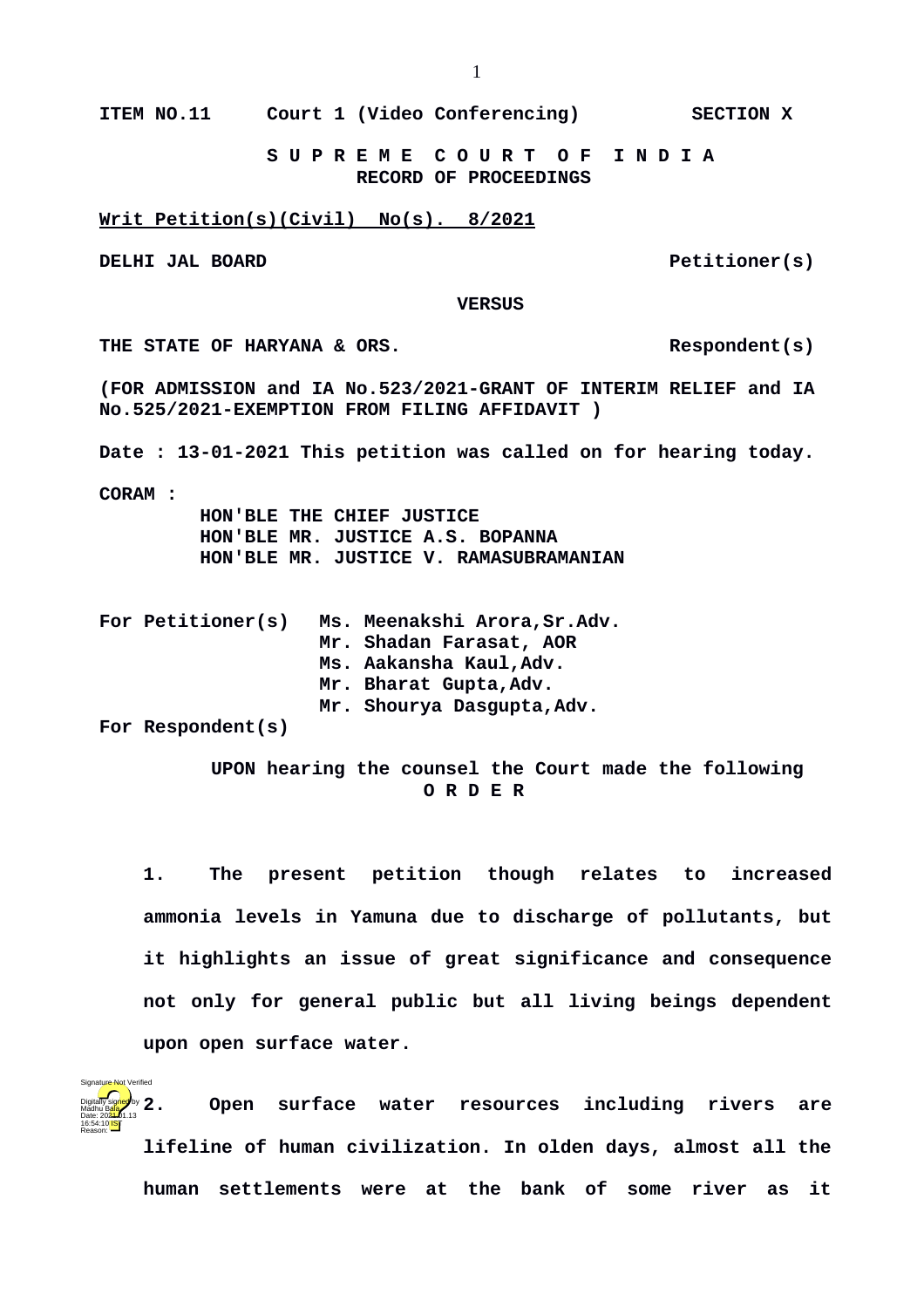**provided for an array of utilities such as potable water, irrigation, food, livelihood, transportation, etc. Every civilization including ours, has shown great amount of gratitude to these life creating resources.** 

**3. Rapid population growth, modern living patterns, wide spheres of human activities and industrialization have resulted in greater demand for fresh water. At the same time, pollution of water resources is increasing steadily. Deterioration of quality of fresh water has a direct corelation with the quality of public health. It is an acknowledged fact that pollution of water supplies by sewage effluents has been and still is a major cause of variety of diseases and discomforts.** 

**4. The effect of water pollution on human health is not the only adverse factor. Water pollution can seriously harm the aquatic life in water bodies. It has become necessary, to compare the costs of prevention and control of water pollution against its effects on human health including treatment, indirect economic costs and damage to flora and fauna.**

**5. Article 21 of the Constitution of India, provides for right to life and also right to live with human dignity. The right to clean environment and further, pollution free water has been protected under the broad rubric of the right to life guaranteed under Article 21.**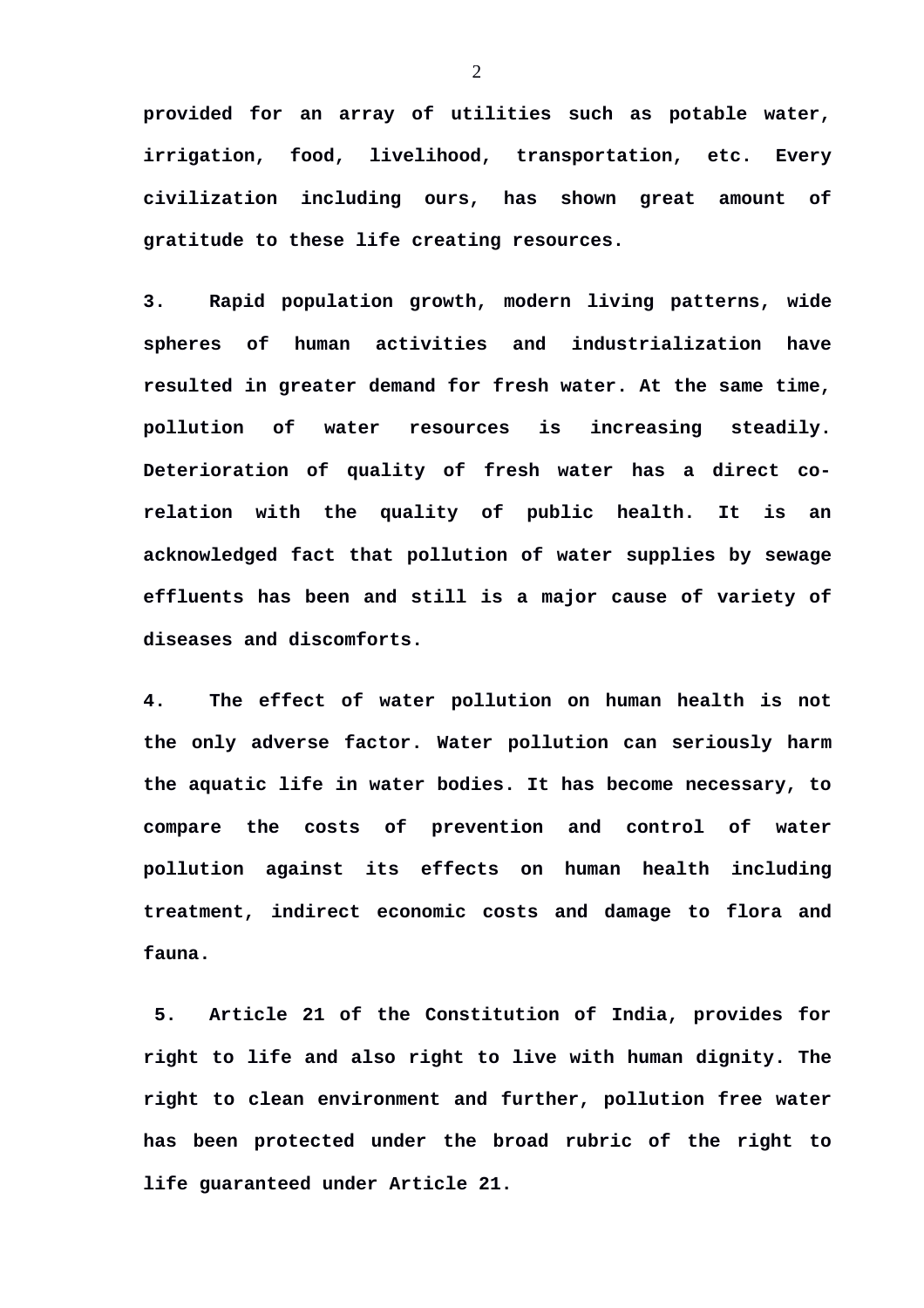**6. This Court in** *Narmada Bachao Andolan v. Union of India, (2000) 10 SCC 664* **observed:**

> *"Water is the basic need for the survival of human beings and is part of the right to life and human rights as enshrined in Article 21 of the Constitution of India and can be served only by providing source of water where there is none. The resolution of UNO in 1977 to which India is a signatory, during the United Nations Water Conference resolved unanimously inter alia as under:*

> *'All people, whatever their stage of development and their social and economic conditions, have the right to have access to drinking water in quantum and of a quality equal to their basic needs.'"*

**7. Further, Articles 47 and 48-A of the Constitution impose upon state a duty to improve the public health of citizens and protect the environment respectively. The Constitution under Part IV-A also casts a duty on every citizen of India to protect and improve the natural environment including forests, lakes, rivers and wildlife. It is manifestly clear that pollution free water forms the basic right under the Constitutional framework and a welfare state is bound to ensure the same.**

**8. Over the years, there have been many legislative and executive actions to ensure this basic right of pollution free water. Most importantly, the Water (Prevention and Control of Pollution) Act, 1974 was enacted with an objective to provide for the prevention and control of water pollution and maintaining or restoring of wholesomeness of water. The**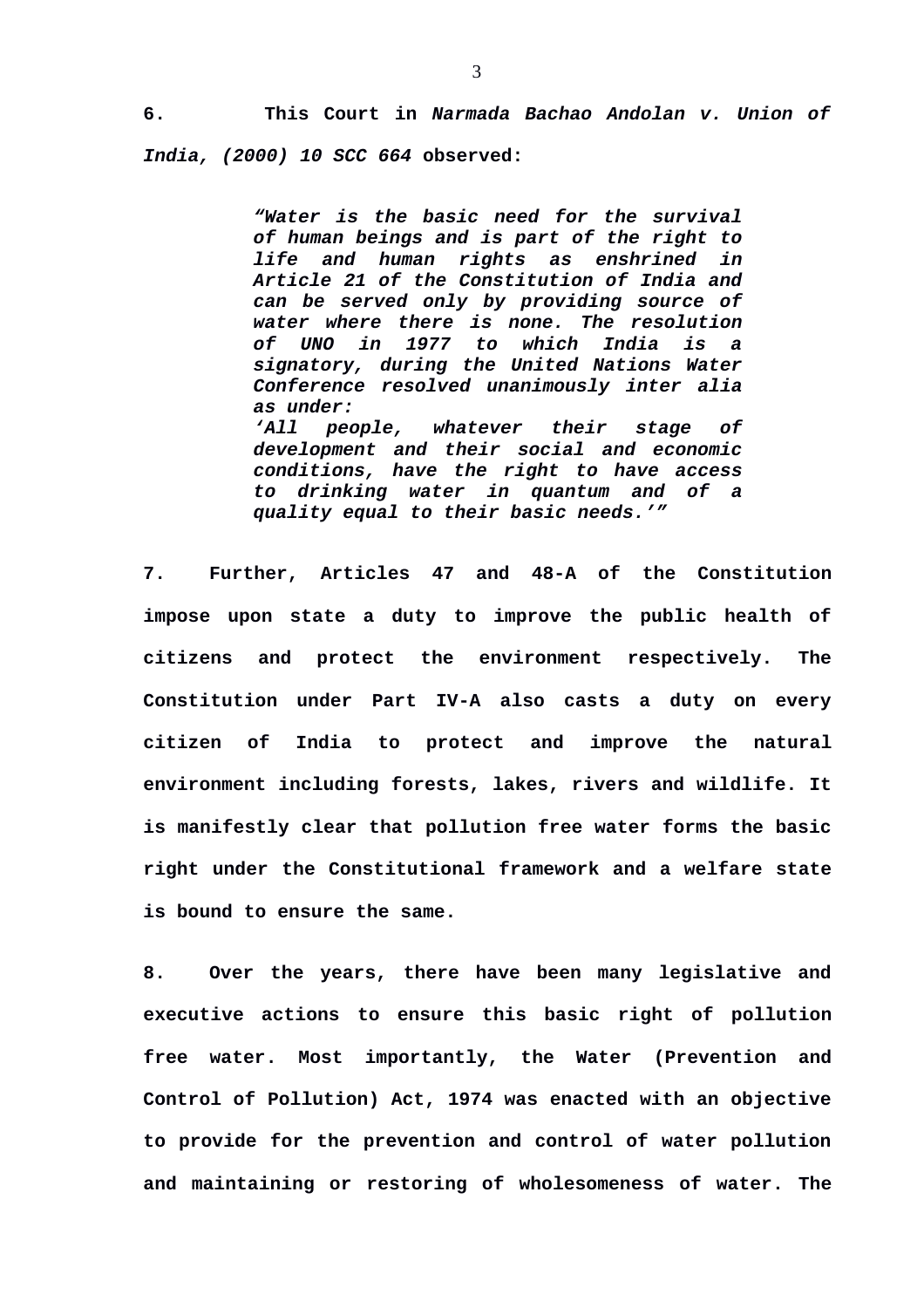**Act prohibits use of any stream or well for disposal of polluted matter.** 

**9. This Court also, in catena of cases, has held that it is the duty of the State to ensure access to clean drinking water which is included in right to life. Many directions have been passed to enforce the law protecting the surface water and stoppage of discharge of pollutants into water.**

**10. One of the major causes of water pollution is discharge of non-treated/partially treated municipal waste including sewage effluent of cities into rivers. In and around cities, surface water resources such as rivers, ponds and lakes where effluents are discharged from local bodies are highly polluted. Such discharge of human sewage and other pollutants results into deterioration in chemical, physical and biological properties of water. All these processes lead to degradation of natural environment.** 

**11. Article 243W of the Constitution vests Municipalities and local authorities with the performance of functions and implementation of schemes as may be entrusted to them including those in relation to the matters listed in Twelfth Schedule. Item 6 of the Twelfth Schedule includes the subject "public health, sanitation conservancy and solid waste management". This duty has been emphasised in the case of** *Paryavaran Suraksha Samiti v. Union of India, (2017) 5 SCC 326* **where it was held:**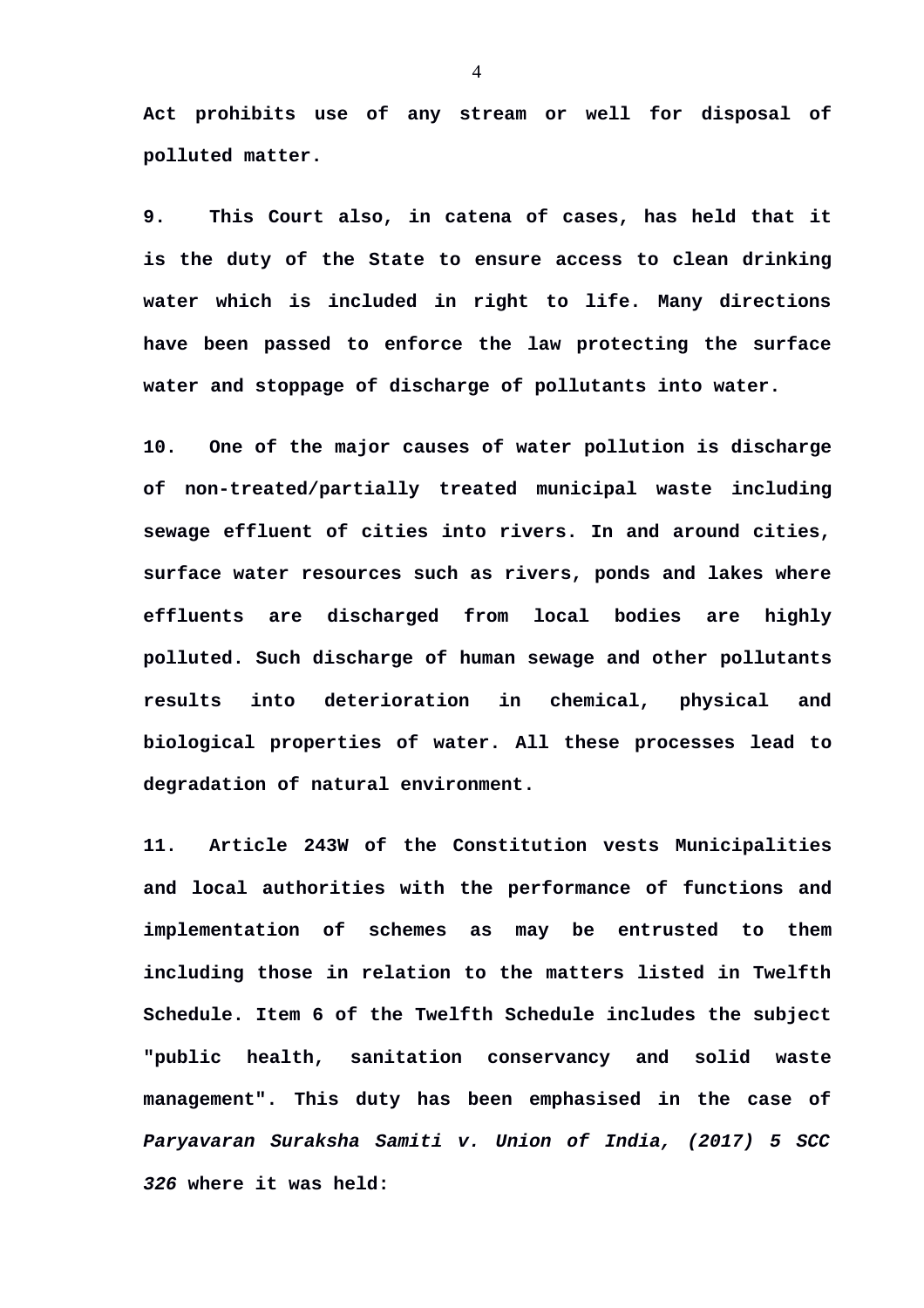*"Given the responsibility vested in municipalities under Article 243-W of the Constitution, as also, in Item 6 of Schedule XII, wherein the aforesaid obligation, pointedly extends to "public health, sanitation conservancy and solid waste management", we are of the view that the onus to operate the existing common effluent treatment plants, rests on municipalities (and/or local bodies). Given the aforesaid responsibility, the municipalities (and/or local bodies) concerned, cannot be permitted to shy away from discharging this onerous duty. In case there are further financial constraints, the remedy lies in Articles 243-X and 243-Y of the Constitution."*

**12. In the aforesaid case, it was directed that the norms for generating funds, for setting up and/or operating the "Common Effluent Treatment Plant" as well as "Sewage Treatment Plants" shall be finalised, on or before 31.03.2017, so as to be implemented from the next financial year of that date. It was directed that for the purpose of setting up these plants, the state government will prioritize such cities, towns and villages, which discharge industrial pollutants and sewer directly in rivers and water bodies.** 

**13. The mandate of law is clear as far as setting up of Sewage Treatment Plants and stoppage of sewage effluents in surface water are concerned, but it is often found as highlighted by this petition that either the sewage is not treated through a plant before being discharged or the treatment plants are not functional or incapacitated.** 

**14. We find that in addition to the issue raised by present**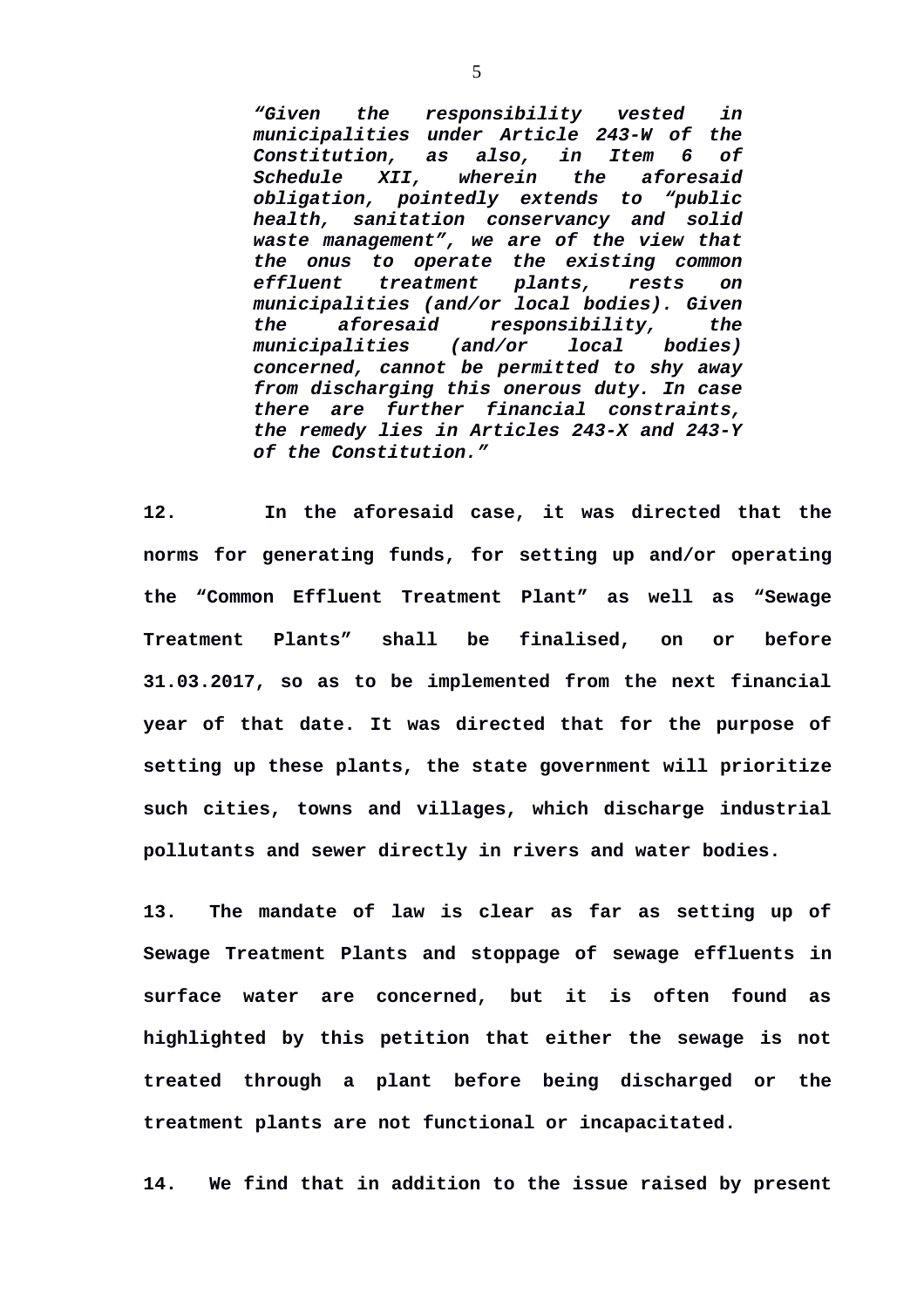**petition, it will be appropriate to take suo moto cognizance with regard to the issue of contamination of rivers by sewage effluents and ensure that the mandate is implemented by municipalities as far as discharge of sewage into rivers is concerned.** 

**15. We direct registration of suo moto writ petition (civil) with regard to "Remediation of polluted rivers".** 

**16. We deem it appropriate at this stage to start with the issue of contamination of river Yamuna.** 

**17. Let notice be issued to State of Uttarakhand, Himachal Pradesh, Haryana, Delhi and Uttar Pradesh. Notice shall also be issued to Secretary, Ministry of Environment, Forest and Climate Change and Secretary, Ministry of Housing and Urban Affairs, Government of India and Central Board of Pollution Control in addition.**

**18. We direct the CPCB to submit a report identifying municipalities along the river Yamuna, which have not installed total treatment plants for sewage as per the requirement or have gaps in ensuring that the sewage is not discharged untreated into the river. CPCB may also highlight any other source of prominent contamination within the limits of Municipalities. It shall also submit priority-wise list of Municipalities, river stretches adjacent to which have been found to be most polluted.**